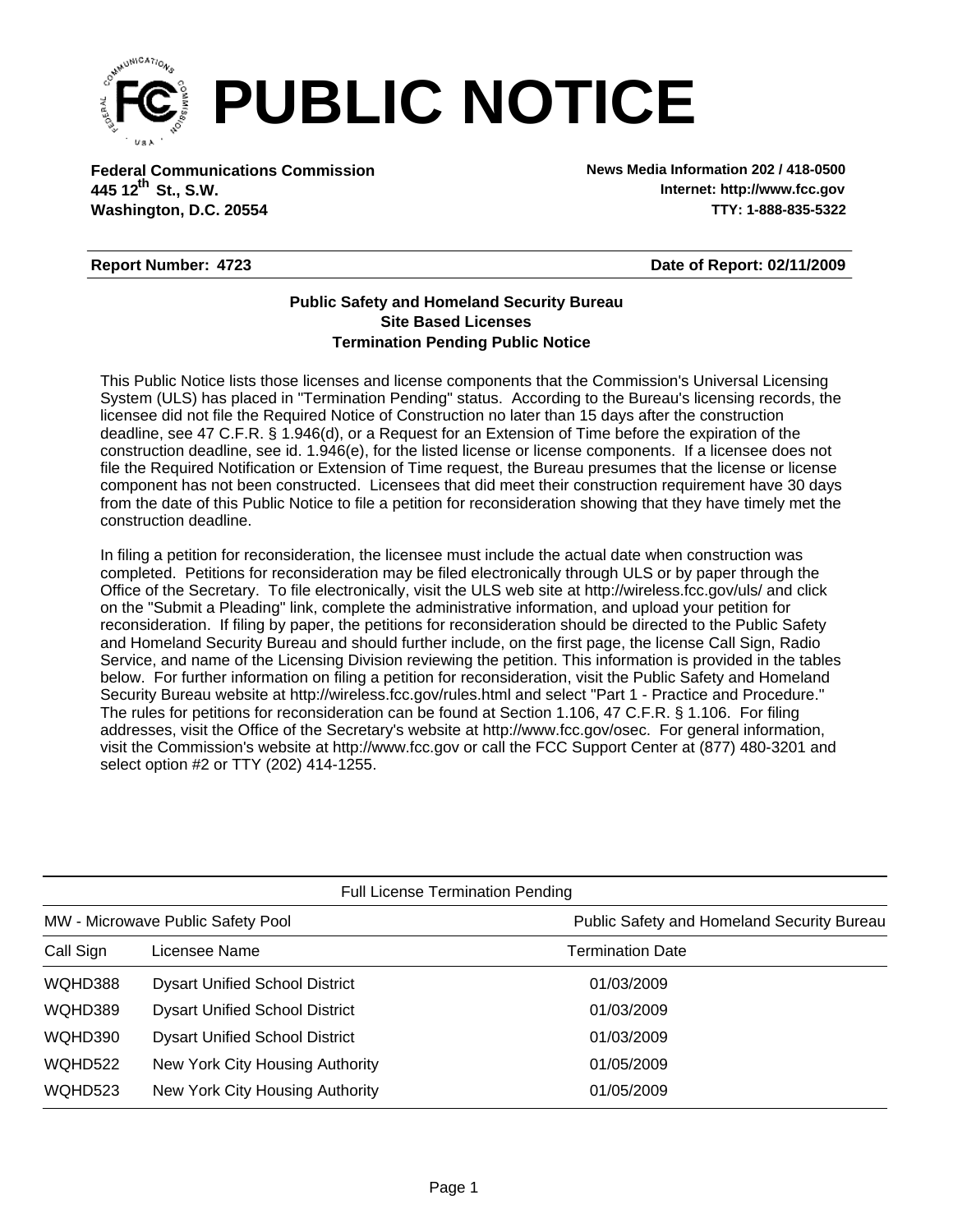| <b>Full License Termination Pending</b>                                             |                         |  |  |  |  |
|-------------------------------------------------------------------------------------|-------------------------|--|--|--|--|
| PW - Public Safety Pool, Conventional<br>Public Safety and Homeland Security Bureau |                         |  |  |  |  |
| Licensee Name                                                                       | <b>Termination Date</b> |  |  |  |  |
| <b>GALLATIN, COUNTY OF</b>                                                          | 10/24/2008              |  |  |  |  |
| BAY ST. LOUIS, CITY OF                                                              | 01/03/2009              |  |  |  |  |
| CODIGO ORDEN PUBLICO                                                                | 01/04/2009              |  |  |  |  |
| RHODE ISLAND SUPREME COURT                                                          | 01/07/2009              |  |  |  |  |
| <b>COUNTY OF ABBEVILLE</b>                                                          | 01/07/2009              |  |  |  |  |
| LAKE HAVASU, CITY OF                                                                | 01/07/2009              |  |  |  |  |
| MCDERMITT VOLUNTEER FIRE DISTRICT                                                   | 01/07/2009              |  |  |  |  |
|                                                                                     |                         |  |  |  |  |

| Call Sign | Licensee Name | City     | State     | <b>Location Termination</b> |      |  |
|-----------|---------------|----------|-----------|-----------------------------|------|--|
|           |               | Latitude | ∟ongitude |                             | Date |  |

| <b>Frequency Termination Pending</b>  |                                                         |                  |                                            |                |           |                     |
|---------------------------------------|---------------------------------------------------------|------------------|--------------------------------------------|----------------|-----------|---------------------|
| PW - Public Safety Pool, Conventional |                                                         |                  | Public Safety and Homeland Security Bureau |                |           |                     |
| Call Sign<br><b>Stn Class</b>         | Licensee Name<br>Lower/Upper Frequency                  | City<br>Latitude | <b>State</b><br>Longitude                  | Loc.<br>Path # | Ant.<br># | Termination<br>Date |
| KNJB861                               | <b>BELINGTON EMERGENCY SQUAD</b>                        | <b>BELINGTON</b> | WV                                         | 1              | 2         | 01/03/2009          |
| FB <sub>2</sub>                       | 155.57250000                                            | 39-4-4.4 N       | 79-59-24.3 W                               |                |           |                     |
| KNJB861                               | BELINGTON EMERGENCY SQUAD                               | <b>PHILIPPI</b>  | WV                                         | 2              | 2         | 01/03/2009          |
| FX1                                   | 150.79000000                                            | 39-9-8.4 N       | 80-2-21.3 W                                |                |           |                     |
| KNJB861                               | <b>BELINGTON EMERGENCY SQUAD</b>                        | <b>BELINGTON</b> | WV                                         | 3              | 2         | 01/03/2009          |
| FX1                                   | 150.79000000                                            | 39-1-6.4 N       | 79-56-11.3 W                               |                |           |                     |
| KNJB861                               | <b>BELINGTON EMERGENCY SQUAD</b>                        |                  |                                            | 4              | 1         | 01/03/2009          |
| <b>MO</b>                             | 150.79000000                                            |                  |                                            |                |           |                     |
| KNJB861                               | <b>BELINGTON EMERGENCY SQUAD</b>                        |                  |                                            | 4              | 1         | 01/03/2009          |
| <b>MO</b>                             | 155.57250000                                            |                  |                                            |                |           |                     |
| WPQF661                               | Commonwealth of Pennsylvania, Department of Tra Wexford |                  | PA                                         | 2              | 1         | 01/07/2009          |
| <b>FB</b>                             | 1.63000000                                              | 40-37-24.8 N     | 80-5-46.9 W                                |                |           |                     |
| WQFY299                               | COLUMBIA, COUNTY OF                                     | <b>LAKE CITY</b> | <b>FL</b>                                  | $\overline{2}$ | 1         | 01/07/2009          |
| FX1                                   | 153.91250000                                            | 30-11-40.0 N     | 82-42-1.1 W                                |                |           |                     |
| WQFY299                               | COLUMBIA, COUNTY OF                                     | <b>LAKE CITY</b> | FL                                         | 3              | 1         | 01/07/2009          |
| FX1                                   | 153.91250000                                            | 30-11-24.8 N     | 82-38-19.4 W                               |                |           |                     |